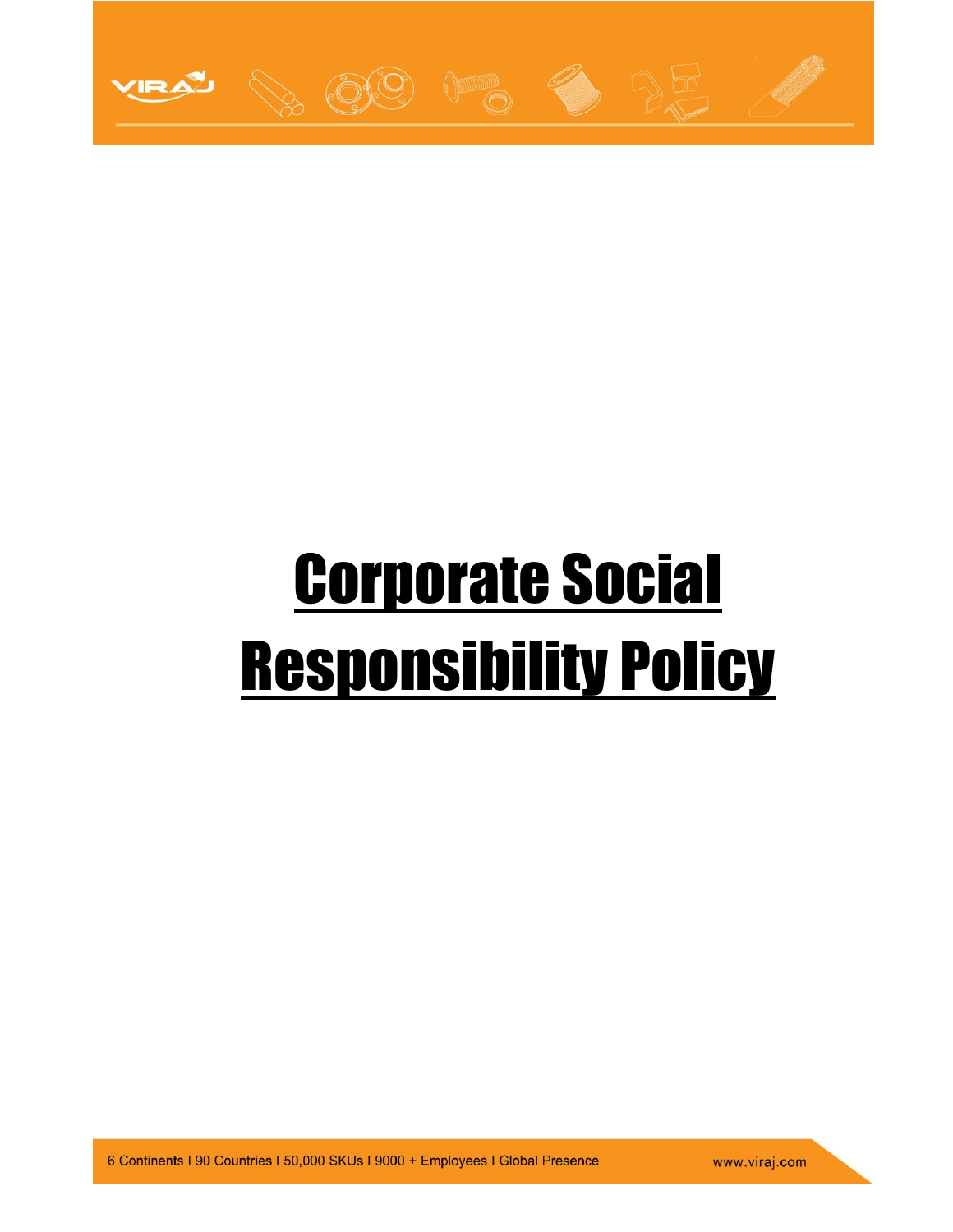### *1. PREAMBLE*

Corporate Social Responsibility (CSR) is a process through which a Company contributes to the economic and social development of communities in which it operates. CSR is the Company's commitment to integrate social and environmental concerns in its business operations while recognizing the interest of all its stakeholders.

#### *2. OBJECTIVES*

The objective of undertaking Corporate Social Responsibility (CSR) is to ensure that the weaker sections of the society develop sustainable models which will improve their life. Viraj Profiles Limited is committed to working together with all stakeholders to weave sustainability in its business model and thereby minimize negative impact of its operations on the environment and society.

#### *3. SCOPE*

The policy will apply to all projects/ programmes undertaken as a part of Company's CSR activities. This policy is in line with CSR Rules (Section 135, Companies Act, 2013).

#### *4. GOVERNANCE*

The overall governance of CSR activities and CSR policy will be responsibility of CSR Committee. A dedicated CSR team at the Group level will be responsible for executing/administering the policy with the approval of CSR committee of Board. The policy may be revised as and when the scope of the activities undergoes a change.

#### *5. CSR COMMITTEE*

The Company will institute a CSR Committee of the Board consisting of three or more directors including at least one Independent Director. The Committee will meet at least once a year and further as frequently as necessary to discharge its duties in an effective manner.

The CSR Committee will be responsible for the following:

- 1) To formulate the CSR Strategy & Policy.
- 2) To monitor the CSR Policy from time to time
- 3) To review the projects/ programmes periodically
- 4) To ensure legal and regulatory from CSR viewpoint
- 5) To ensure reporting and communication to stakeholders.

2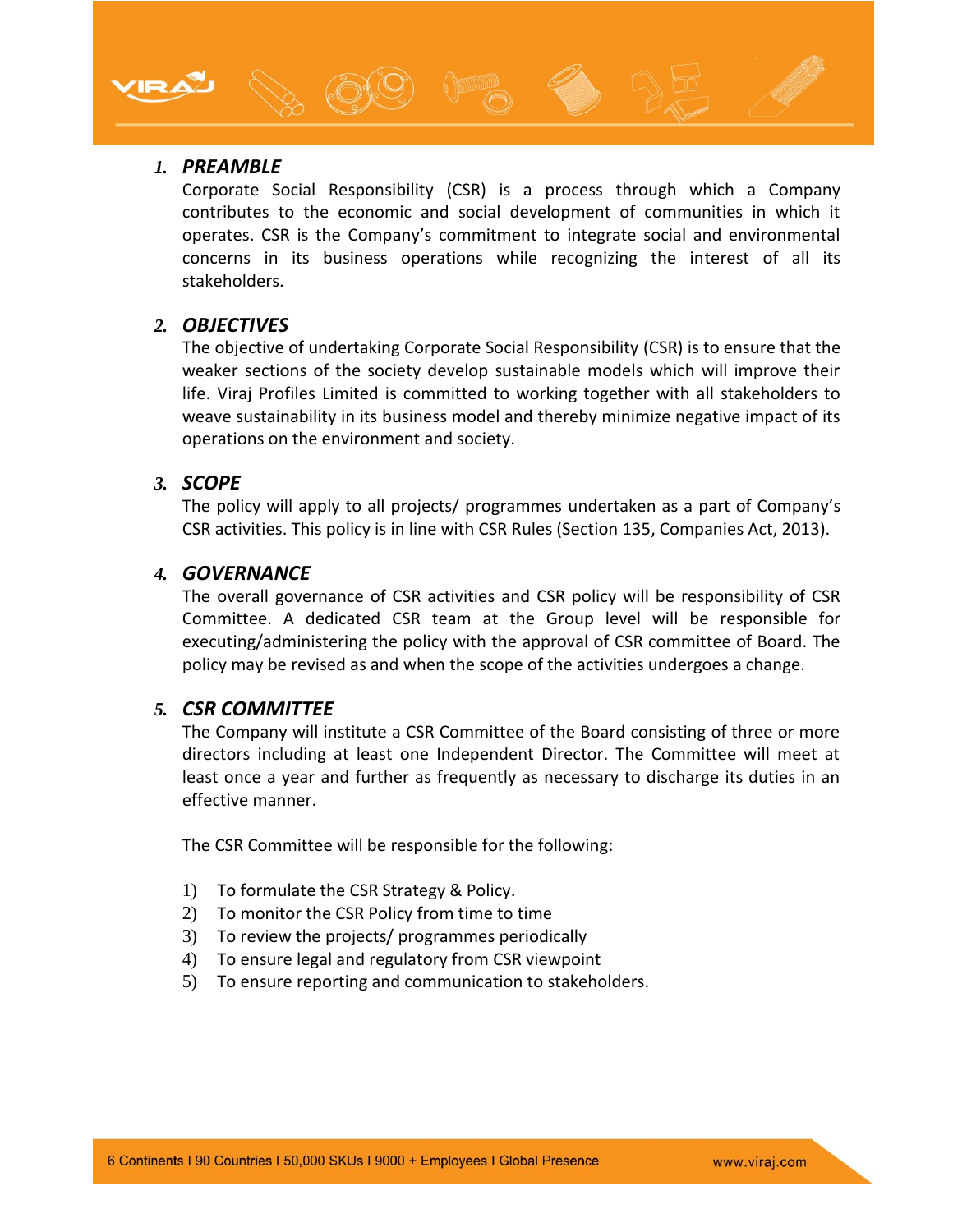## *6. CSR BUDGET*

The overall amount to be committed to CSR will be approved by the Board on recommendation of the CSR committee. The contribution will be in adherence to the provisions of the Companies Act, 2013.

#### *7. SUPERVISION*

The CSR activities are driver by a dedicated team under guidance of senior functionaries. The CSR Committee and CSR team is actively involved in ensuring that the CSR initiatives are in line with policy.

#### *8. IMPLEMENTATION*

The company will undertake various projects falling within the CSR objectives of the company in line with Schedule VII of Companies Act, 2013.The implementation of various initiatives will be ensured with involvement from implementing agencies like Trusts, NGOs, Societies, Other Companies established by the company in compliance with Companies Act, 2013. Employees/Employees of group maybe engaged full time/ part time for implementation. In case the Implementing agency being an entity not established by the company or its holding or subsidiary or associate company, it shall have an established track record of three years in undertaking similar programmes or projects.

The resources of the Group Companies may also be used for the implementation of the programme/project related activities.

The Company is currently implementing major part of its activities through the Urvi Ashok Piramal Foundation (UAPF) which is a registered trust under Public Trust Act.

#### *9. DISBURSEMENTS*

The disbursements will be in installments or one-time payment depending on nature and requirement of project. The terms and conditions of disbursements will be agreed upon between the company and the entity implementing the project.

#### *10. MONITORING*

The CSR Committee shall be responsible for maintaining transparent monitoring and reporting mechanism for ensuring effective implementation of the projects/programs/activities proposed to be undertaken by the Company. Monitoring will be ensured through meetings, visits, progress status reports by project / programme heads. The Committee will provide a responsibility statement which states that the implementation and monitoring of the CSR Policy is compliance with CSR objectives and Policy of the company.

#### *11. REPORTING*

Details of CSR programmes/ projects will be reported through Directors' Report in